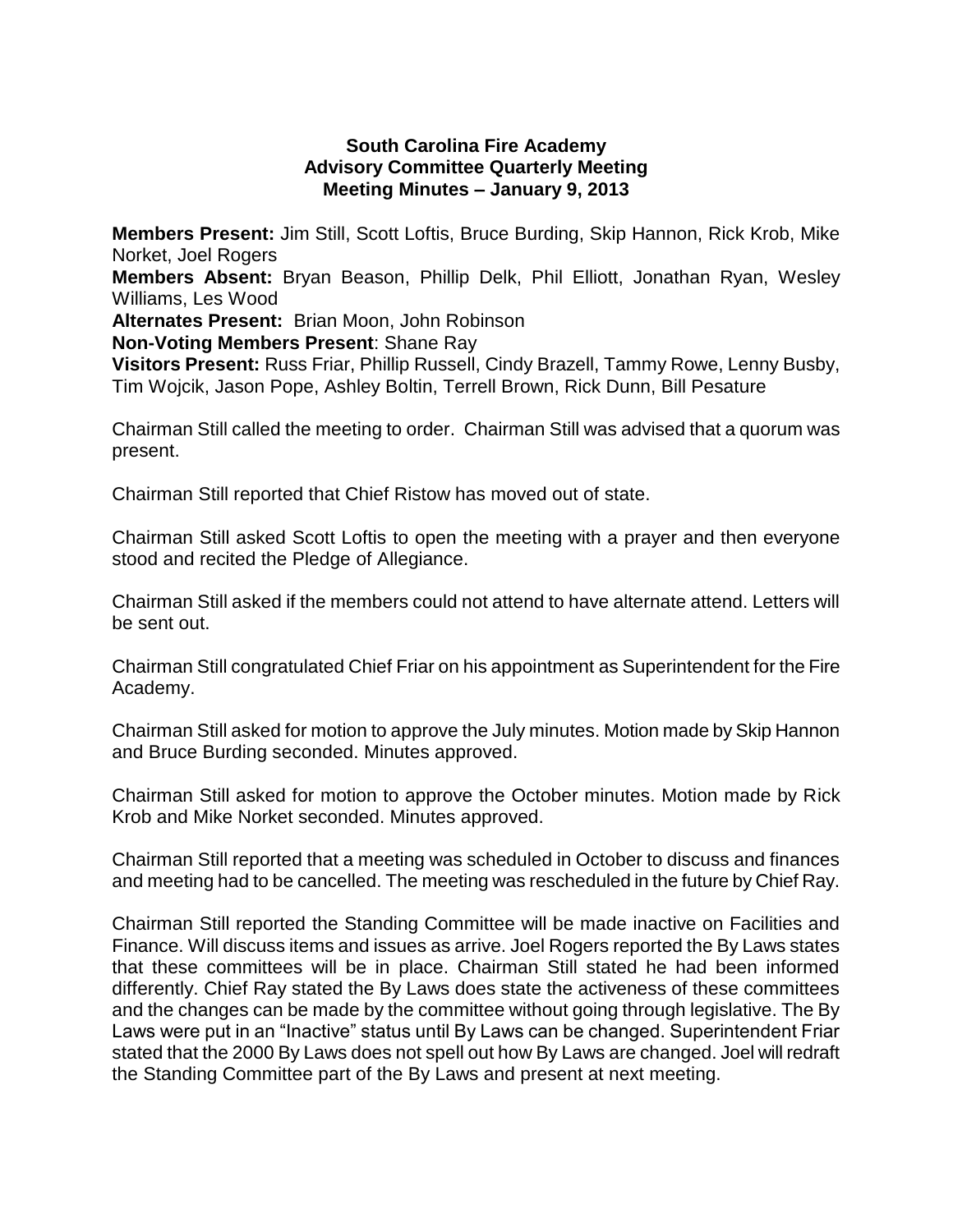Chairman Still asked for the organization reports to be presented to the committee.

- 1. State Fire Marshal's Office Shane Ray
	- a. Ray reported 2 positions open for Assistant State Fire Marshals. There have been 30 applicants each received and in the process of submitting notice outside of state
	- b. A.J. Esposito's position is open.
	- c. Still needs to schedule another meeting to discuss finances.
	- d. Requested that Joint Council does not meet on the same day as Advisory Board.
	- e. Spartanburg burns will be held the week of January 22. Phillip Russell is the lead of this project. Burning 8 hours this year and writing grant to burn 8 more next year.
	- f. Kill The Flash Over will be held at the Academy the week of February 18. Lenny Busby is the head of this project.
	- g. Director Pisarik is very supportive of the Fire Service.
	- h. Training and Finances are doing well.
- 2. Superintendent Russ Friar
	- a. Thanked everyone who has supported him over the years.
	- b. All employees are empowered to make decisions for their areas.
	- c. Rick Dunn has been hired full-time has the Instructional Design Manager. Curriculum has been renamed as the Instructional Design Department.
	- d. Phillip Russell has been reassigned over Region 2 (Rock Hill) and as the Regional Manager over the 7 regions.
	- e. Lenny Busby, Terrell Brown and Perry Bailey make up the Resident Training Team.
	- f. More organizational changes will be made in the future.
	- g. Special Challenge process has been extended to February 28. FFI has had 625 registered students with 425 successful completions. FFII has had 639 registered students with 432 successful completions. FOI has had 110 registered students with 65 successful completions.
	- h. Reaccreditation visit will be in November. Goal is to move to Proboard after ISFAC reaccreditation.
	- i. Fred Brandt is now over the In House Print Shop. We will be decreasing the shelf stock and printing on demand. Will not have to deal with SCDC with printing.
	- j. Reported we are not the same Academy we used to be. Have been a making a name on the National level.
- 3. Regional Report Phillip Russell
	- a. Russell reviewed a handout of regional training report.
	- b. Region 5 (Charleston) Office has moved to 6390 Dorchester Rd.
	- c. Region 6 (Midlands) office has half been relocated to Aiken and the other half will remain at the Academy.
	- d. On January 5 Region 1 (Greenville) will be moving to the Greenville Tech Brazier Campus.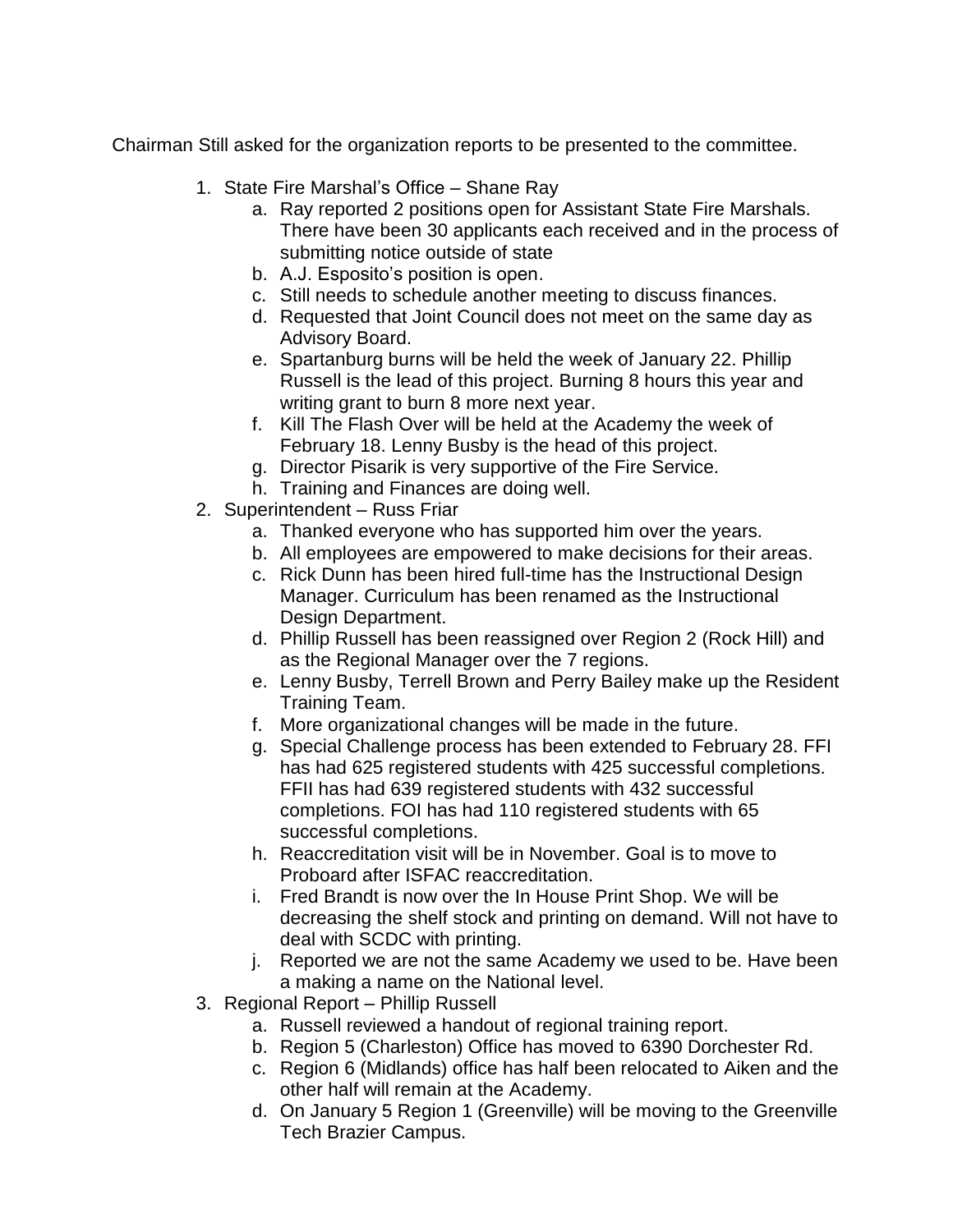- e. Discussion was held on the cancellation hotline being changed to cancel within 14 days instead of last minute. Question was asked if cancellations were being tracked and the reply was not being tracked at this time but new database may be able to help with this.
- 4. Resident Training Lenny Busby
	- a. Busby reviewed a handout of resident training report.
	- b. Kill the Flash Over starts on February 18. This project has been advertised on Joe Starnes website and Chief Brunacini will be in attendance for a roundtable discussion on Thursday, 2/21. All fire service groups will be invited to send 9 participants.
	- c. Honeywell test burns will be held the week of February 25.
	- d. Southeastern Fire School scheduled for March 9 10. Brochure will be printed and mailed to every fire department and posted on website. Attendance goal will be 500.
- **5.** Instructional Design Rick Dunn
	- **a.** Dunn distributed and discussed an Instructional/Design handout.
	- **b.** 2,000 students signed up for online courses October December with 70% completion rate.
	- **c.** NO updates on the EMR.
	- **d.** Was asked by Chairman Still to send out handout of 2013 Stakeholders meeting committee.
- **6.** Database Report Cindy Brazell
	- **a.** Tentative looking at rollover by the end of month.
	- **b.** Average 25 students a day for registering online for nonprerequisite classes.

## **Standing Committees:**

## **Facilities Committee** – no representative

On going. Coming up with a plan for upgrades.

## **Curriculum Committee** – Vacant

Chief Ray reported that Chief Ristow's position will be appointed by LLR Director. Chairman Still reported that Chief Officer development needs to be out by June to cover in the next catalog.

## **Finance Committee** – Joel Rogers

Will come up with a draft of By Laws.

# **Old Business**